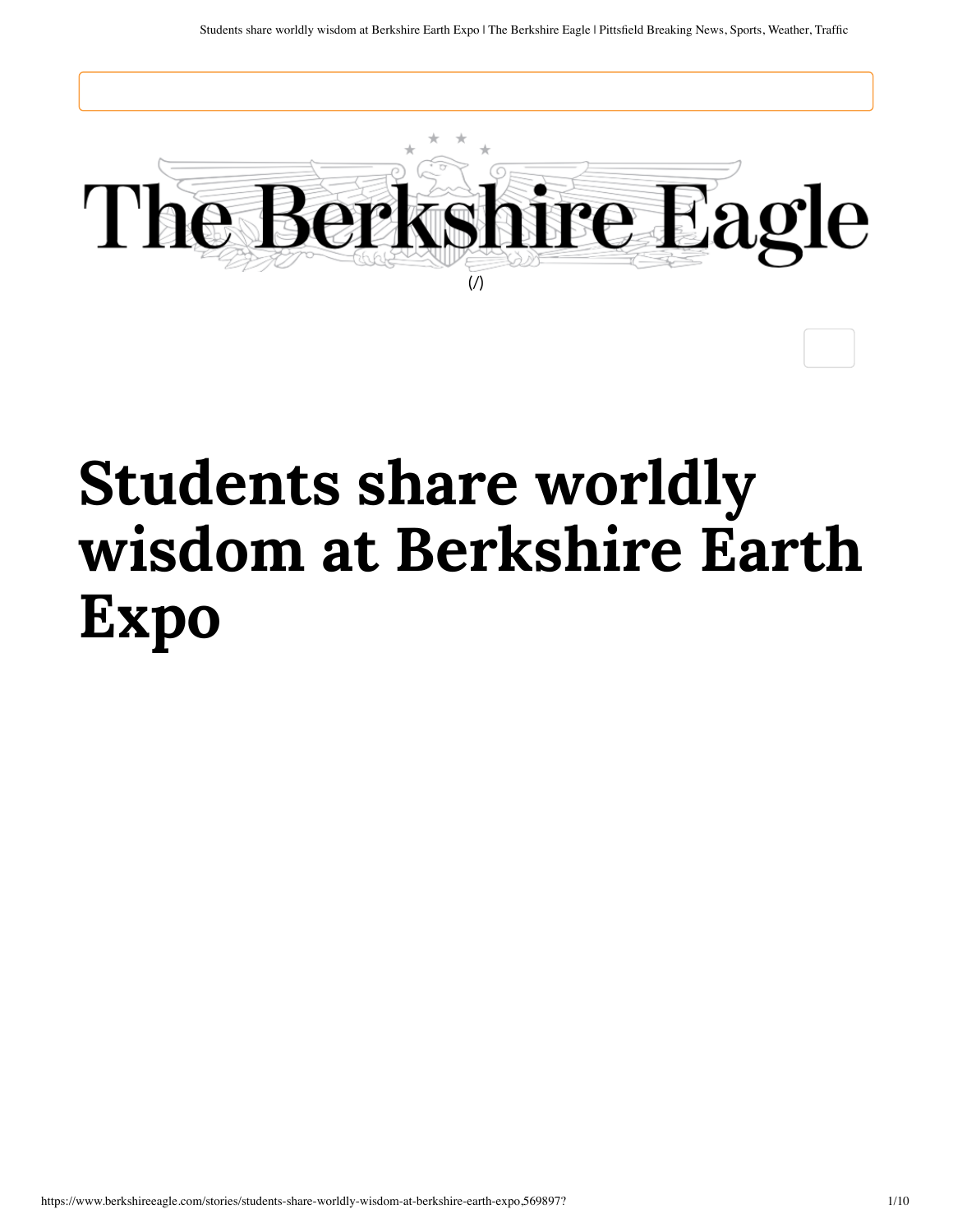4/23/2019 Students share worldly wisdom at Berkshire Earth Expo | The Berkshire Eagle | Pittsfield Breaking News, Sports, Weather, Traffic



## **Simon's Rock Academy students are currently taking a class on climate change. Here, from left, Remy Bahr, Grayson Ball and Estela Quinones, share a poster they created on the subject.**

JENN SMITH - THE BERKSHIRE EAGLE



Posted Monday, April 8, 2019 8:15 pm

## **By Jenn Smith , The Berkshire Eagle**

PITTSFIELD — Of all the things they could be doing on a Saturday, more than a dozen students, from elementary through college, donated their time as presenters at the Berkshire Earth Expo (https://www.berkshireeagle.com/stories/at-berkshire-earth-expo-desire-to-combat-climate-change-issky-high,569792), held at the Boys & Girls Club of the Berkshires.

Earlier this school year, Living the Change Berkshires (http://livingthechangeberkshires.com/), organizing agency for the expo, put out a "Cooler Communities Challenge" to area schools for students to develop projects relative to climate change, composting, recycling, sustainable agriculture, plastics, public transportation, pollinator gardens, and more for the event.

Saturday's resulting presentations took the form of display boards, slideshows, short films, art work, live science projects and demonstrations and more.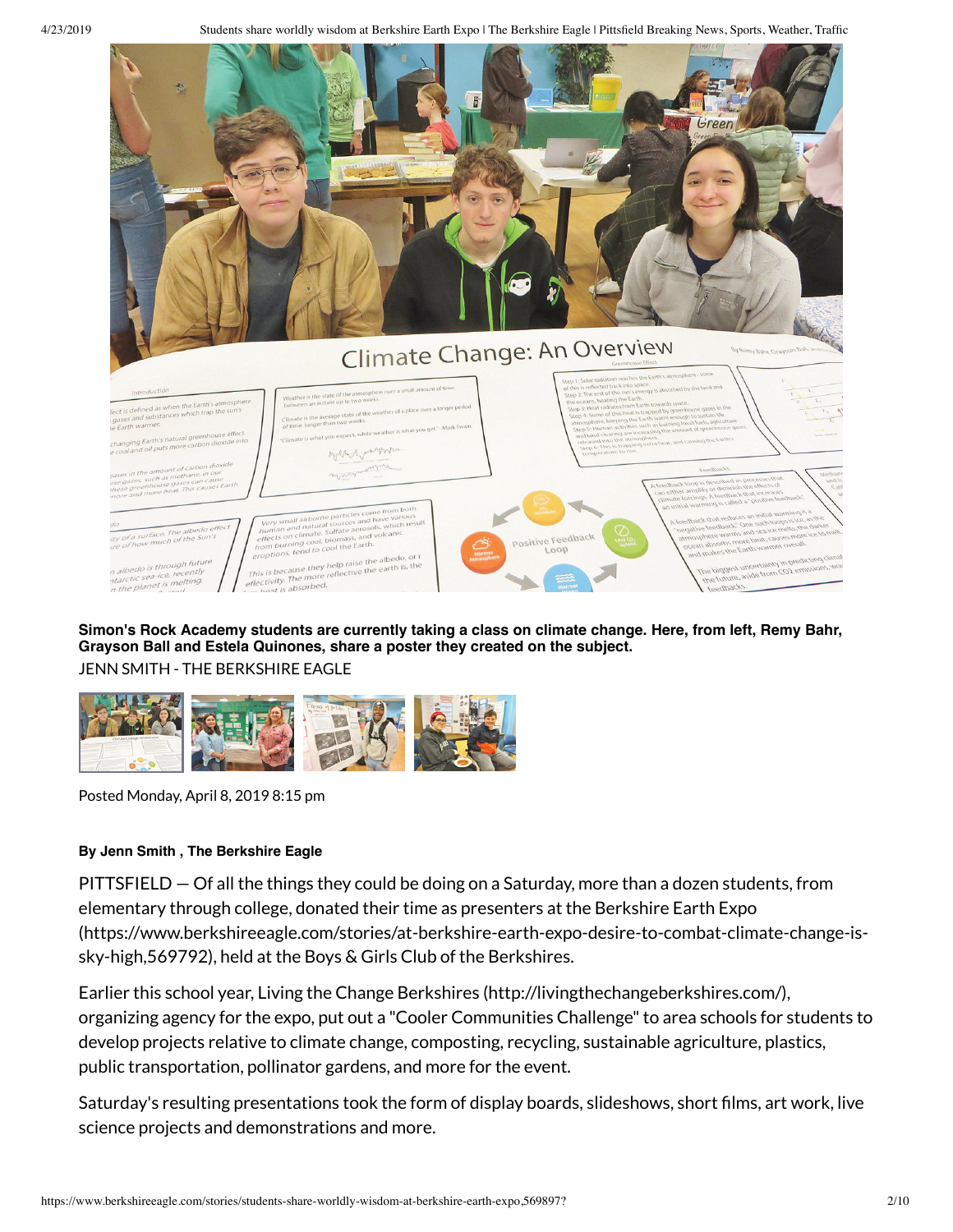4/23/2019 Students share worldly wisdom at Berkshire Earth Expo | The Berkshire Eagle | Pittsfield Breaking News, Sports, Weather, Traffic

At Darrow School in neighboring New Lebanon, N.Y., environmental educator Leah Penniman teaches students about sustainability and the environment. First-year students have all been learning about sustainable agriculture and growing practices at the Homer C. Thompson Vegetable Research Farm (https://cuaes.cals.cornell.edu/farms/thompson-research-farm/) of Cornell University. They also shared some of their concerns about food deserts and global warming with Congressman Antonio Delgado, who lives in and represents the district where Darrow School is located.

During the expo Darrow students shared their research on ve-year farming plans detailing crop rotation, soil health and management and organic farming practices.

"I hope this invites people to take a second and look and think of a different way of doing something," said Shante Melville, who made a poster with classmates Haven Westcott and Alex Rossen.

Melville, who grew up in California, has concerns about the depletion of water sources, while Westcott, who lived in Otis, has concerns about the long-term effects of a gas pipeline recently built (https://www.berkshireeagle.com/stories/with-pipeline-build-done-otis-state-forest-reopens,533262) in his former backyard.

Asked about whose responsibility it is to watch over these issues, Westcott said, "It's everyone."

"We have to lobby the legislatures to give them the extra push for policies so we can make the world better," he said.

At a neighboring Darrow display, Matthew Lucien said he's changed a lot of his lifestyle habits since taking Penniman's environmental science classes and seeing changes on his own school campus.

"I used to just throw all my trash away. Now, I take the time to separate and recycle my water and Gatorade bottles," he said. "I'd be ousted [by my classmates] if I didn't, so why not try?"

He also says he prefers to travel by bicycle versus car when he can, to help reduce his carbon footprint.

Asked about his vision for the future, Lucien said, "I want it to be sustainable. I just want people to be considerate of each others' environment."

Taconic High School sophomores Cloey Parlapiano and Gianna Arace both agree that it's people's choices that will help change the outcome of the planet.